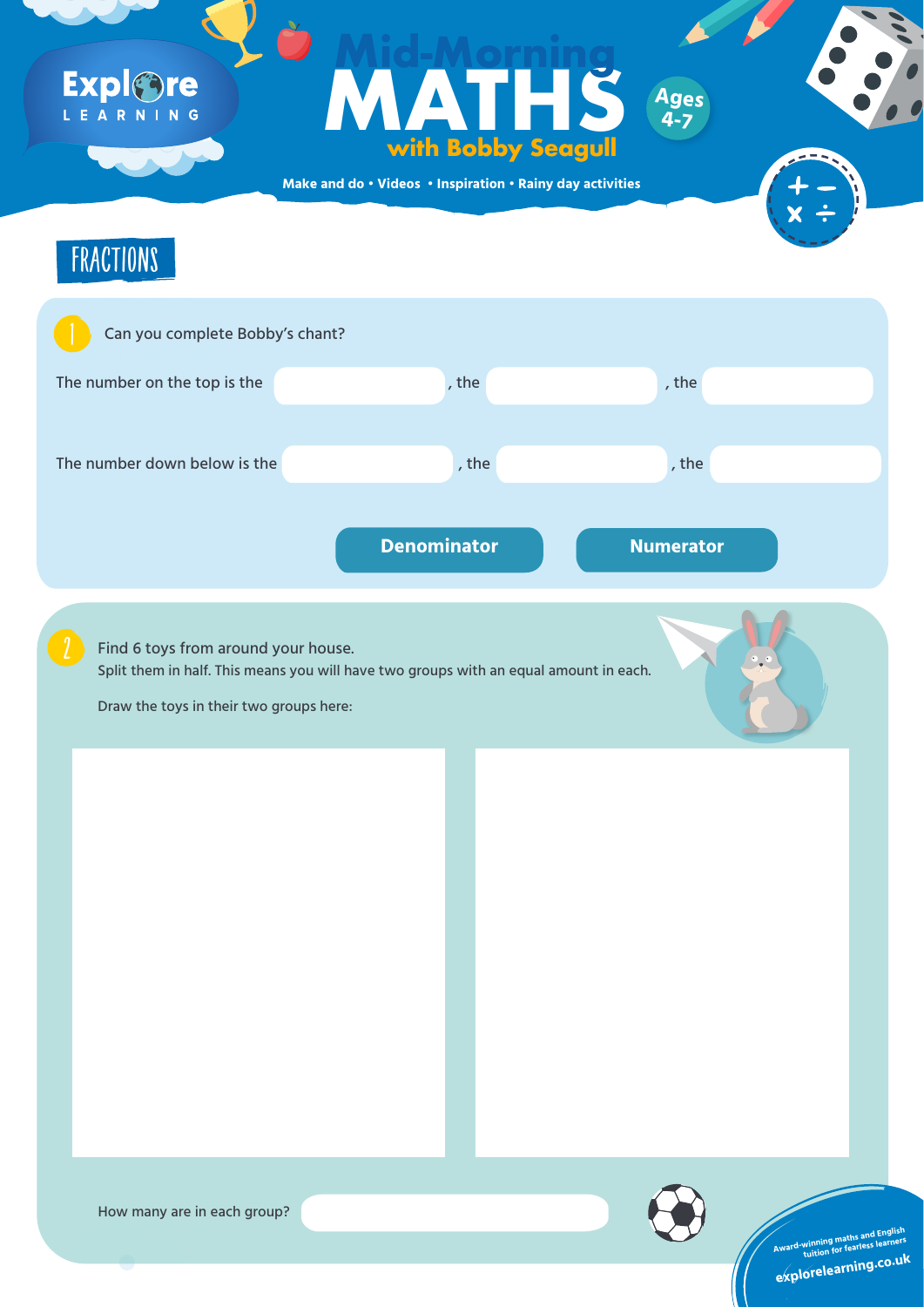**Make and do • Videos • Inspiration • Rainy day activities**

## Expl&re L E A R N I N G

# **Ages**<br> **Ages**<br> **With Bobby Seagull**<br>
And do · Videos · Inspiration · Rainy day activities **with Bobby Seagull Mid-Morning Ages**





## There are ten marbles, colour in half of them.





**4-7**







## Colour in half the apple.  $\begin{pmatrix} 1 & 1 \end{pmatrix}$  Colour in two quarters of the apple.